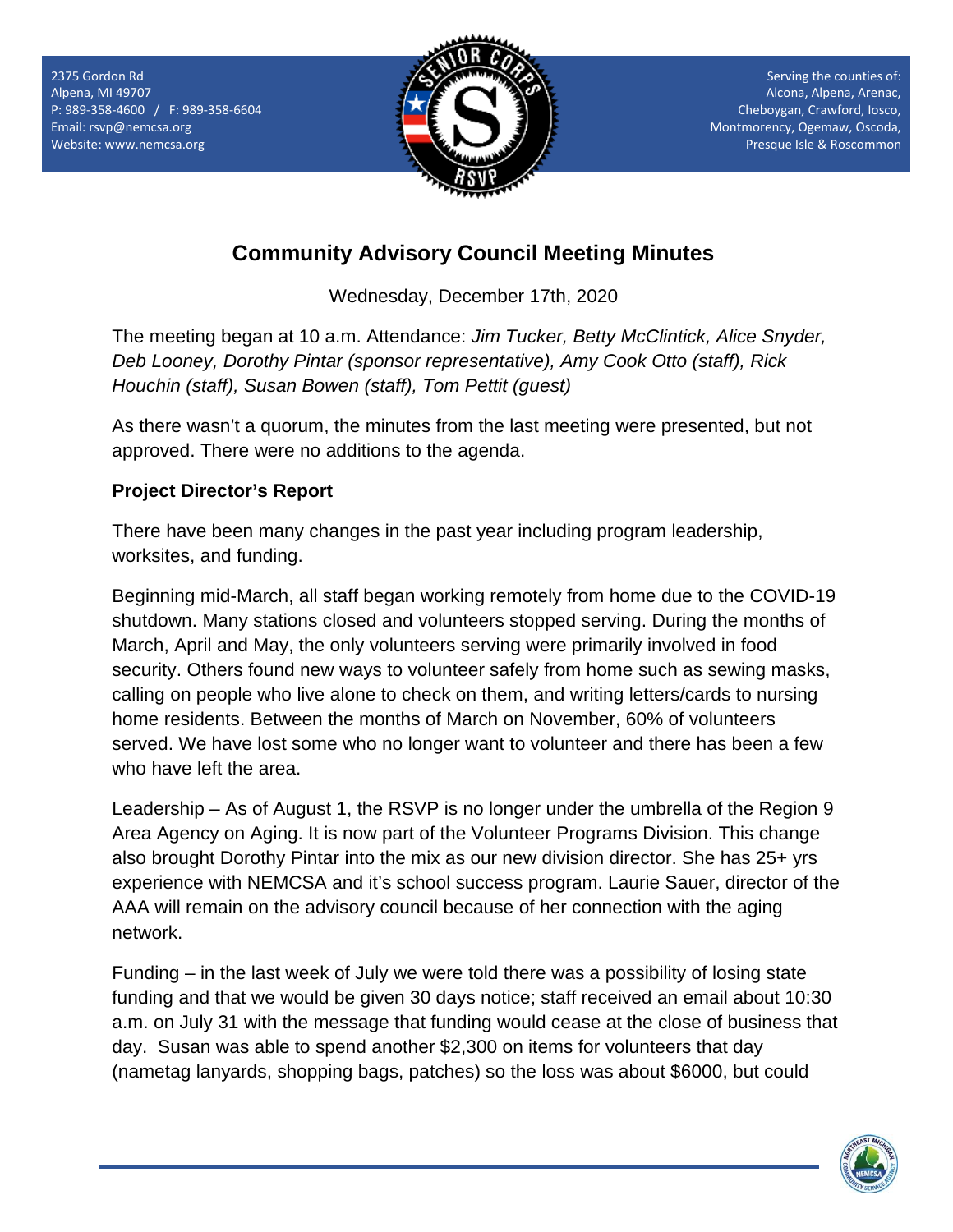2375 Gordon Rd Alpena, MI 49707 P: 989-358-4600 / F: 989-358-6604 Email[: rsvp@nemcsa.org](mailto:rsvp@nemcsa.org) Website: www.nemcsa.org



Serving the counties of: Alcona, Alpena, Arenac, Cheboygan, Crawford, Iosco, Montmorency, Ogemaw, Oscoda, Presque Isle & Roscommon

have been more. Some RSVP projects only have state funding and had to close the doors that day.

In September the state announced it would be funding programs again and NEMCSA was able to apply for and receive funding at the same level as the previous year. (\$32,615) In March Susan and Heidi Powers provided testimony before a House of Representatives appropriations subcommittee on Health and Human Services at the Capital regarding the three senior programs of RSVP, Foster Grandparent, and Senior Companions. Advocacy took place throughout the year and was ramped up in August after the loss of state funds.

The federal grant ended on June 30 and had not been fully expended due to mileage costs being so low. NEMCSA applied for and was approved to carryover about \$5800 from the federal grant to the current year. Initially, funding was earmarked for technology, but later switched to staff wages to make up for loss of state funding in August and September.

The current federal grant began July 1. Due to the pandemic, a one-time augmentation of \$5000 was made available to agencies to engage volunteers in new ways of volunteering or items to increase the safety of volunteers. The NEMCSA request was to use the funding to buy hand sanitizer and have RSVP printed on masks for volunteers. We will be able to print 600 masks and purchase 600 bottles of hand sanitizer. Some of the \$5,000 will be used for advertising in areas that are in need of volunteers to serve in focus areas (food security and non-emergency medical transportation are current needs).

The federal grant has a required match of 30%, which is approximately \$72,000. This was waived for the grant that ended June 30, 2020, and for the grant ending June 30, 2021. Notification has been received that this again will be waived for the year that will start in July 2021. Match of cash or in-kind will need to be reported, but there will be no penalties for not reaching the 30%.

NEMCSA is in the competitive cycle for the 2021/22 federal grant. Although the grant doesn't start until July 1, the grant had to be submitted at the end of August 2020. Award notifications will be made in January 2021.

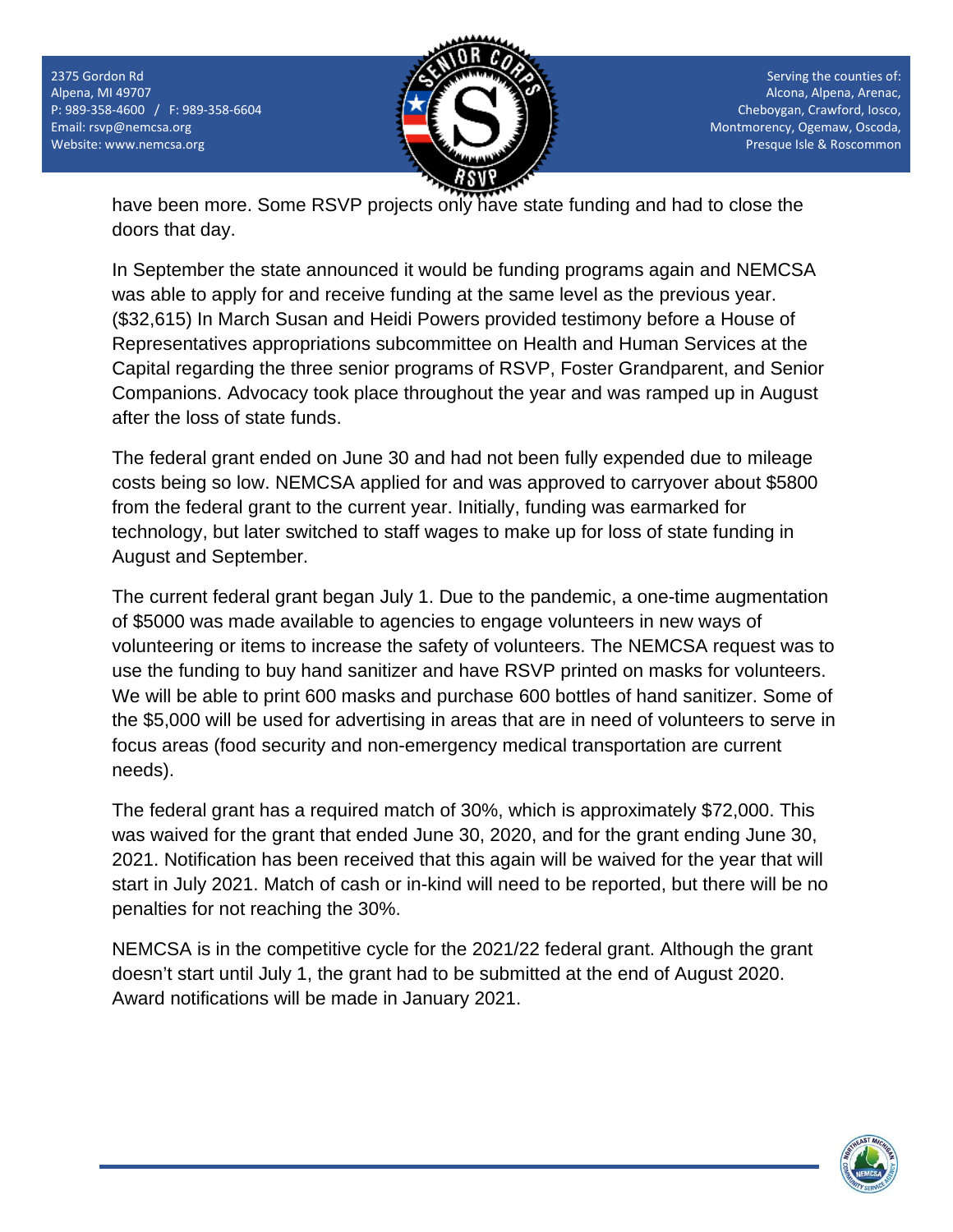2375 Gordon Rd Alpena, MI 49707 P: 989-358-4600 / F: 989-358-6604 Email[: rsvp@nemcsa.org](mailto:rsvp@nemcsa.org) Website: www.nemcsa.org



Serving the counties of: Alcona, Alpena, Arenac, Cheboygan, Crawford, Iosco, Montmorency, Ogemaw, Oscoda, Presque Isle & Roscommon

### **Program Updates – Rick and Amy**

- Volunteers, Stations, and Events Staff has not been actively recruiting new stations or volunteers due to the pandemic. Following NEMCSA guidelines, only volunteers providing essential services such as food packing or delivery are serving. Amy has had several new program enrollments in the last couple of months, but all have been involved in food programs.
- New Telephone Reassurance Program Rick has been working on developing a program that will go beyond telephone reassurance. Volunteers will sign up to make a weekly phone call to program participants to chat. Calls will be 20-30 mins and will be solely for socialization. The pandemic and statewide shutdown earlier in the year brought to the forefront social isolation and this program will help to address that. Calls can be made from a volunteer's home. Volunteers will receive training on things such as, but not limited to, confidentiality, boundaries, and reporting any problems.
- New ZOOM Use and its potential After using ZOOM to conduct a virtual recognition, staff saw potential for it's use…virtual volunteering, programs for volunteers, and council meetings. The cost of the annual subscription was shared between the three volunteer programs (RSVP, SCP, FGP)
- Upcoming MLK Day of Service Although the program has had very successful service projects in the last two years with funding from the Michigan Community Service Commission, staff will not be applying for funding this year. The scope of the grant was very limiting in what it could be used for and didn't seem to be a good fit for the region.

## **Old Business**

• Volunteer Recognition – The first-ever virtual recognition was held in late October. Prior to the event, all volunteers received a letter/invite, certificate of appreciation and a RSVP patch that could be put on a jacket or shirt. It was well attended with about 25 volunteers participating, as well as NEMCSA staff. Volunteer stations were asked to provide a short video thanking the volunteers. Several stations participated and the submissions were combiled into a 7 minute video. During the program, staff highlighted the top 2-3 volunteers in each county; a volunteer of the year; and prize drawings were held. Given away were four \$25 Walmart gift cards and a pan of baklava made by former staff member Persis Sopariwala.